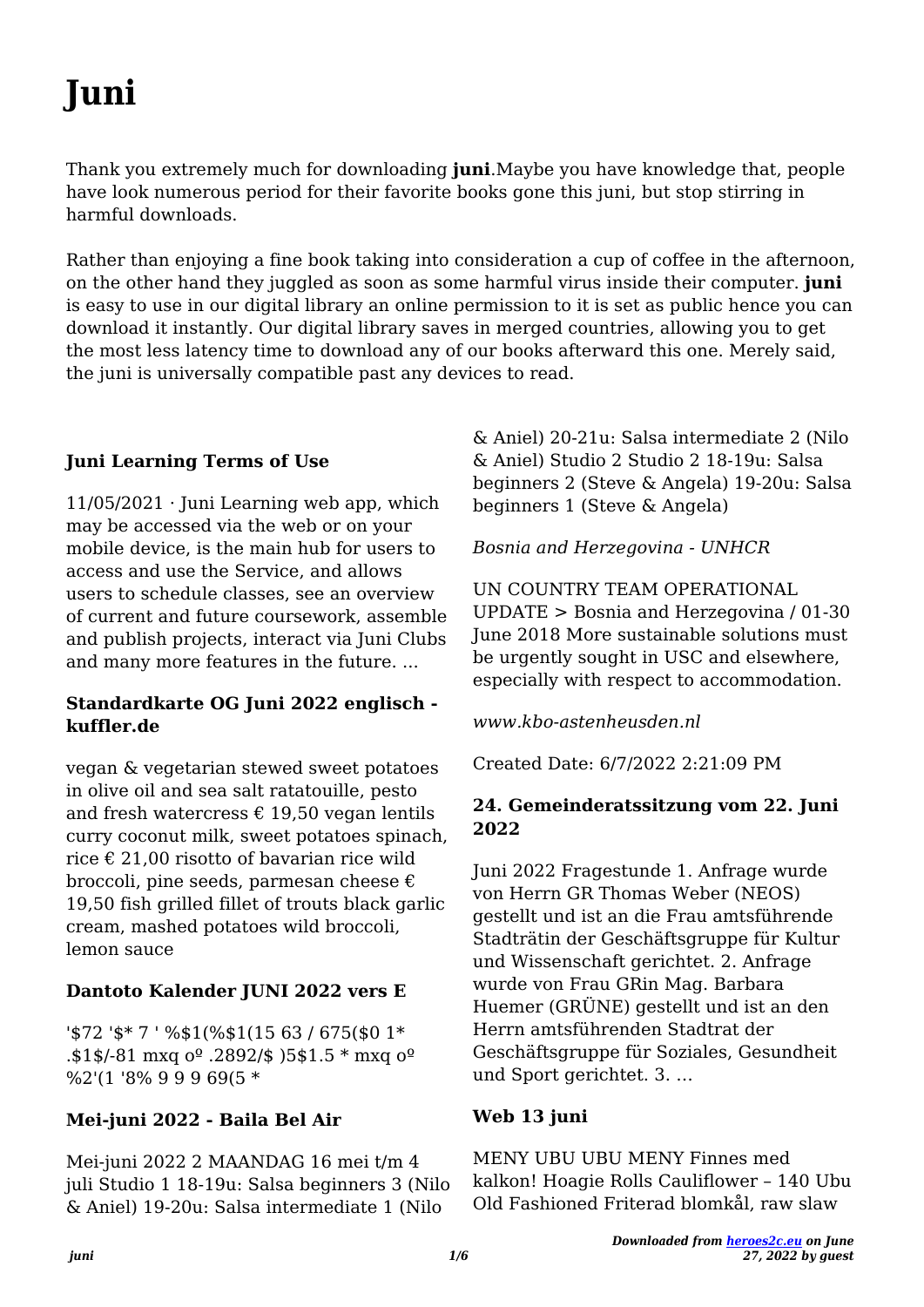med lime, rättika, morot & koriander Ransom Chicken – 165 Confiterade kycklinglår, ramslökspesto,

# **PRESS RELEASE No 91/22**

01/06/2022 · Communications Directorate Press and Information Unit curia.europa.eu make it possible to identify Wagner Group and contain precise and …

# **TIP OF THE ICEBERG**

4 TIP OF THE ICEBERG Religious Extremist Funders against Human Rights for Sexuality and Reproductive Health in Europe 2009 – 2018 5 Preface 6 List of abbreviations 7 Executive summary 8 Introduction 9 Methodology 11 Part I: Tip of the Iceberg: Anti-gender actors in Europe

# **Juni 2022**

Derfor bliver aktivitetstilbuddet i juni og juli (uge 23 – uge 30) lidt anderledes end resten af året. Der vil mandage, onsdage og fredage være gymnastik for alle, som har lyst. Det er i gymnastiksalen eller måske går vi ud, hvis vejret er godt. Der vil være 2 terapeuter tilstede og det foregår i et niveau, hvor alle kan være med.

# **User Manual Juni - Smirthwaite**

The Juni is intended for indoor use only, the normal operating conditions are as follows: A. Temperature: 41°F to 86°F (+5°C to 40°C) B. Relative Humidity: 15 to 90%, noncondensing, but not requiring a water vapour pressure

# *MCK750-B-ZH-EN.book Seite 1 Dienstag, 13. Juni 2017 11:31 11 …*

MCK750 Scope of delivery EN 7 • Never immerse the device in water. • Do not operate the device when the lid is open. • Do not allow the connection cable to dangle (risk of stumbling). • Do not lay the connection cable over edges or corners. • Store all unattached parts of the kettle

safely before starting your journey.

# **OFISI YA RAIS TAWALA ZA MIKOA NA SERIKALI ZA MITAA …**

ORODHA YA WAAJILIWA WAPYA KADA ZA AFYA JUNI 2022, 1301 KURWA FILBERT NGONYANI FEMALE Muuguzi Daraja la II Tabora Igunga District Council UGAKA 0124948-0422 2017 1302 SAMWELI EMIL HAGAMU MALE Tabibu Daraja la II (CO) Tabora Igunga District Council UGAKA 0088989-0422 2019 1303 HAPPINES ELIAS SEMPINDU FEMALE Katibu wa …

# JUNI SINGH - Paris School of Economics

JUNI SINGH Personal website PhD candidate, Paris School of Economics, France junisingh7@gmail.com (+33 640481671), Citizenship: American EDUCATION PhD in Economics, Paris School of Economics 2016 - 2020 Visiting student, Massachusetts Institute of Technology April- June 2019 Masters in Applied Policy and Economics, Paris School of Economics 2015

# **SOLVALLA OPEN STRETCH NEJ**

SOLVALLA 22 JUNI TV-TIDER: Kl 19.00-22.00 V86 Direkt från Solvalla, TV12. ATG Live sänds i Com Hem på kanalplats 18, på atg.se och i din ATG-Butik. (Med reservation för ev. ändringar). Gratisprogram En eventuell Jackpot på V86 Solvalla onsdag 22 juni går till V86 på Vaggeryd onsdag 29 juni. SOLVALLA OPEN STRETCH NEJ VINKLAD STARTVINGE NEJ

# **Final Report - Europa**

ESMA • CS 60747 – 103 rue de Grenelle • 75345 Paris Cedex 07 • France • Tel. +33 (0) 1 58 36 43 21 • www.esma.europa.eu 2 2 June 2017

#### **NK-BK Rallycross - 12 juni 2022**

NK-BK Rallycross - 12 juni 2022 N.R.V. 12 June 2022 Result of Heat 1 SuperNationals MIN Eurocircuit - 1000 mtr. Pos Nbr Driver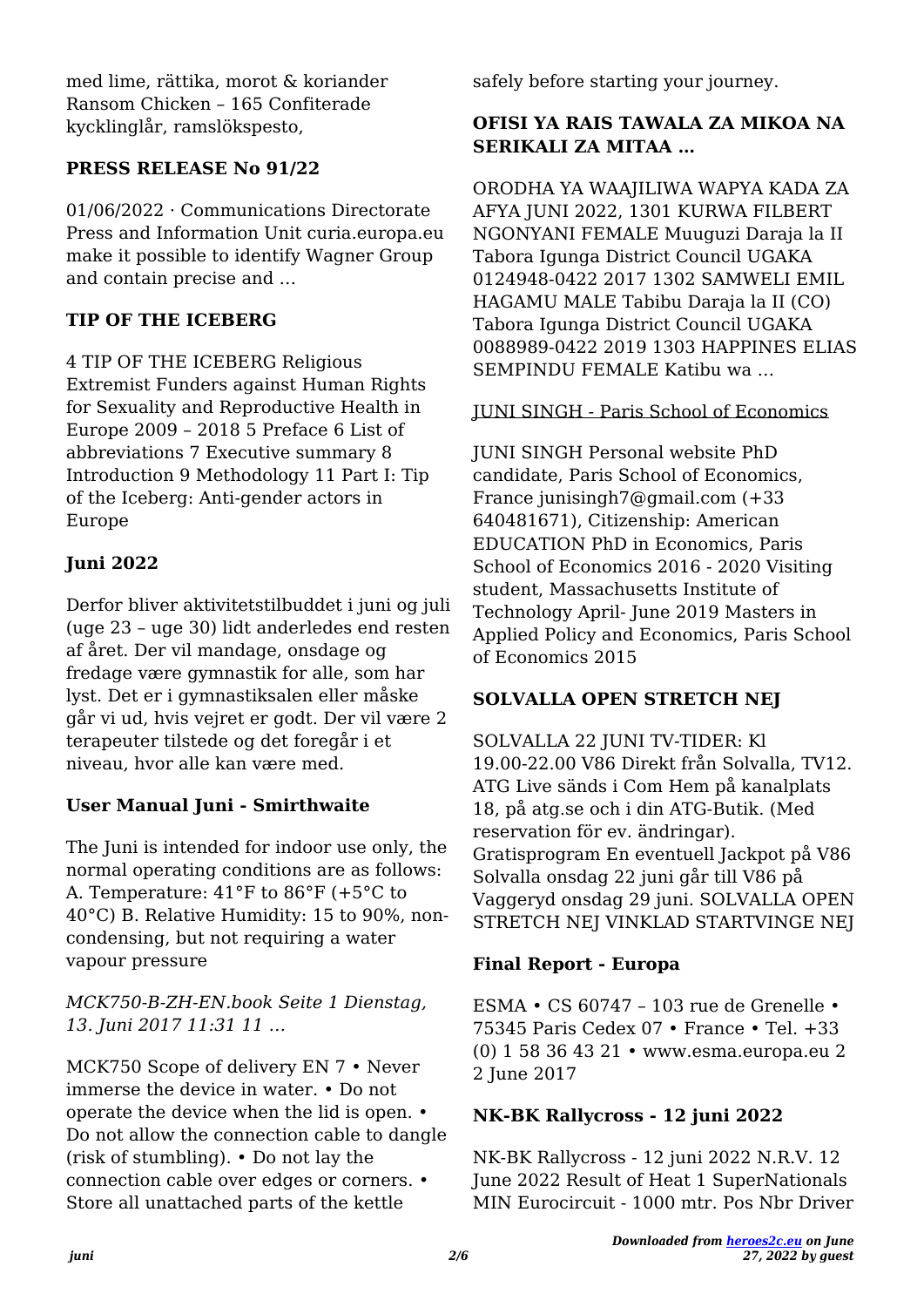Car Race Time Points 1 2 3 4 5 6

# **ÖSTERSUND 11 JUNI**

TRIO TVILLING KOMB V&P IMPERIAS JULIETTE Strandberg Elias (Ber Ro) 2140:1 Ber Ro Ax 10/5-4 9/2140 7 16,0a 53 Eri Ki Ti 22/5-10 6/1609 1 12,7a 138 21: 11 5-2-1 22: 2 1-0-0 GOLDEN OPPORTUNITY Lönn Linus (Ols Li)2140:2 2 5s 12,5ak 284.100 And Tr F 8/11-9 6/2140 2 14,5a 33 And Tr S 27/11-8 1/2140 6 14,3 83

# **21June FINAL PRESS RELEASE WPP17 - United Nations**

United Nations Department of Public Information 405 East 42 nd Street, New York, NY 10017 | E: dpicampaigns@un.org PRESS RELEASE World population projected to reach 9.8 billion in 2050, and 11.2 ...

# *SALINAN*

Penghasilan yang berlaku untuk tanggal 22 Juni 2022 sampai dengan 28 Juni 2022; Mengingat : 1. Undang-Undang Nomor 7 Tahun 1983 tentang Pajak Penghasilan (Lembaran Negara Republik Indonesia Tahun 1983 Nomor 50, Tambahan Lembaran Negara Republik Indonesia Nomor 3263) sebagaimana telah beberapa kali diubah terakhir dengan Undang-Undang Nomor 7 Tahun

#### **Country of origin information report Syria**

Page 6 of 102 1 Political and security situation The conflict in Syria has lasted for more than ten years now. It began in March 2011 as a peaceful protest …

# **juni 2022**

juni 2022 Kapittel 2 Bakkebyråkratiet - der emosjonelt arbeid blir politikk. Kapittel 4 Reformtrender og endringsparadokser. Ragnhild Hellesøs forelesning Hellesø, R.; Fagermoen, M.S.(2015). Cultural diversity between hospital and community nurses:

implications for continuity of care. International Journal of Integrated Care, Vol. 10, 18 ...

# *MONTAG, 13. JUNI*

JUNI 2022 SPEZIALMENU FEIERTAG holiday's special menu FREITAG, 17. JUNI 2022 SPINAT-LASAGNE Paradeiserragout A/ G spinach-lasagne, tomato ragout LACHSFORELLE Wasabi-Zuckererbsenpüree, Lemongras-Sauce D/G salmon trout, wasabi-sugar peas puree, lemon grass sauce ALLE WOCHEN-TAGESTELLER  $\epsilon$  13,50. Created Date: 6/12/2022 …

#### **Consumer trends accelerated by the COVID-19 pandemic are sticking. - PwC**

3 | PwC's June 2021 Global Consumer Insights Pulse Survey Consumers' shift to digital has accelerated dramatically. They are buying more groceries online, Gen …

# **Hans Knot International Radio Report May-June 2020**

This year Radio Minerva exists 40 years and coming Saturday there is a special broadcast from the former lightship the West-Hinder 3. It would be nice if that was a regular feature.

Wuppertaler Gottesdienstkalender 25. Juni  $-1$ . Juli

2 days ago  $\cdot$  25. Juni – 1. Juli GD = Gottesdienst FG = Familiengottesdienst KG = Kindergottesdienst SVM = Sonntagvorabendmesse WGF = Wort- $Gottes\text{-}Feier = Abendmahl = Juqend\text{-}GD =$ Kinder-GD = Kaffee =  $Musik = Online =$  $Open-Air = Taufe$ 

#### schaft.be

Author: Joos, Bart Created Date: 6/17/2022 3:12:37 PM

2021-2022 Juni or FENB EVENT CALENDAR - Fencing NB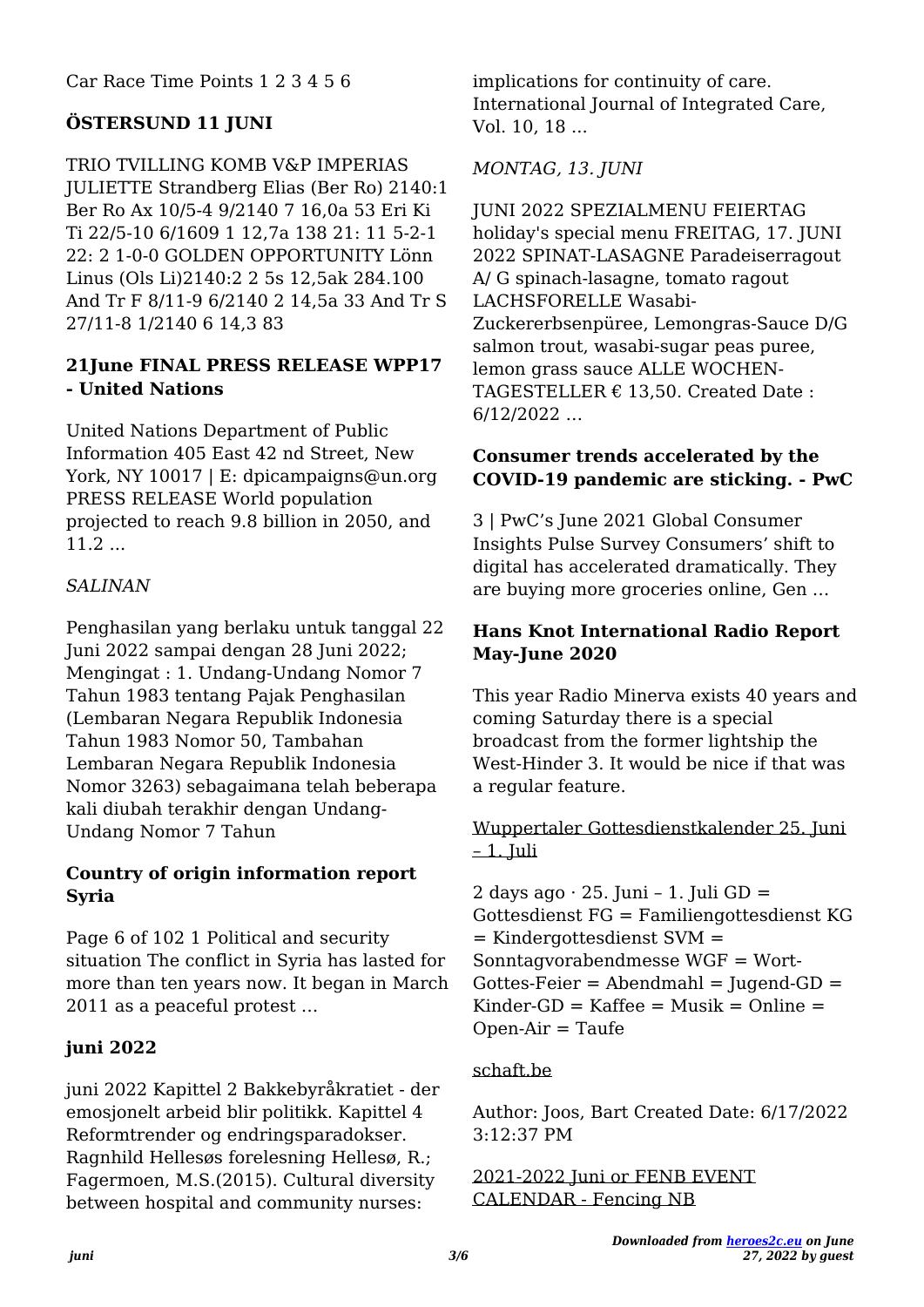Dec. 9-12, 2021 December NA C Col umbus, O H DI V 1, Juni or, Cadet Dec. 11-12, 2021 Q uebec Yout h Ci rcui t #2 Longueui l , P Q U11, U13, U15, Cadet JANUARY Jan. 7-10, 2021 January NA C S an Jose, CA DI V 1, P ara, Juni or, Vet eran F E BRUARY F eb. 19, 2022 P rovi nci al Trai ni ng Camp (S abre)

#### *ARTICLE 29 DATA PROTECTION WORKING PARTY*

5 Whereas contextual advertising2 and segmented advertising3 use 'snap shots' of what data subjects view or do on a particular web site or known characteristics of the users, behavioural advertising potentially gives advertisers a very detailed picture of a data subject's online life,

#### *This coordinated text was drawn up by the CSSF for information …*

the law of 15 June 2004 relating to the Investment company in risk capital (SICAR), as amended; the law of 13 July 2005 on institutions for occupational retirement provision in the form of pension

#### June 2019 - Met Office

June 2019 The averaging period used for the following assessment was 1981-2010. June started with a ridge of high pressure which brought warm dry sunny weather to much

# **, 20 Juni 2022**

Bengkulu Selatan, 20 Juni 2022 Guru Thamrin Efendy . Author: www.websiteedukasi.com Keywords: File By Websiteedukasi.com Created Date: 6/21/2022 6:02:45 AM ...

#### **Psychology of Men & Masculinity**

(Brannon & Juni, 1984), and the Attitudes Toward Masculinity Transcen-dence Scale (Moreland & Van Tuinen, 1978). 2 These were the Conformity to Masculine Norms Inventory (Mahalik et al., 2003) and the Multicultural Masculinity Ideology Scale

(Doss & Hopkins, 1998). 3 These were the Male Attitude Norms Inventory (Luyt & Foster, 2001)

#### **M2: IHI The National Board of Health and Welfare 20 juni 2022 final**

Sweden calls for increased national and coordinated efforts to support patient safety • Approximately 1 in 10 patients experience avoidable harm every year • For 50 000 patients these events cause prolonged hospitalization •Between 2 000 and 2 …

#### OFISI YA RAIS TAWALA ZA MIKOA NA SERIKALI ZA MITAA …

ORODHA WAAJILIWA WAPYA KADA YA ELIMU JUNI 2022, Page 1 of 125. 2022 Na. Jina la Muombaji Jinsi Mkoa Halmashauri Shule Namba ya Maombi Mwaka Kuhitimu Chuo Somo Alilochaguliwa Kiwango Cha Elimu Idara Elimu Maalum OFISI YA RAIS TAWALA ZA MIKOA NA SERIKALI ZA MITAA ORODHA WAAJILIWA WAPYA KADA YA ELIMU JUNI 2022 , 80 …

*23 juni 2022 een prijsdaling voor de Gasolie verwarming en …*

23/06/2022 · Gepubliceerd: Woensdag, 22 juni 2022 09:36 Geschreven door Brandstofverbruik Morgen geniet u van de prijsdaling! Ontdek het hier snel! De nieuwe maximumprijs voor Gasolie verwarming minder dan 2000L wordt € 1,5287, dat is een prijsdaling van  $\epsilon$  0,0035. De nieuwe maximumprijs voor Gasolie verwarming vanaf 2000L wordt € 1,4968, dat is een prijsdaling van …

#### *Recommendations 01/2020 on measures that supplement transfer …*

Adopted 3 Executive summary The EU General Data Protection Regulation (GDPR) was adopted to serve a dual-purpose: facilitating the free flow of personal data within the European Union, while preserving the fundamental rights and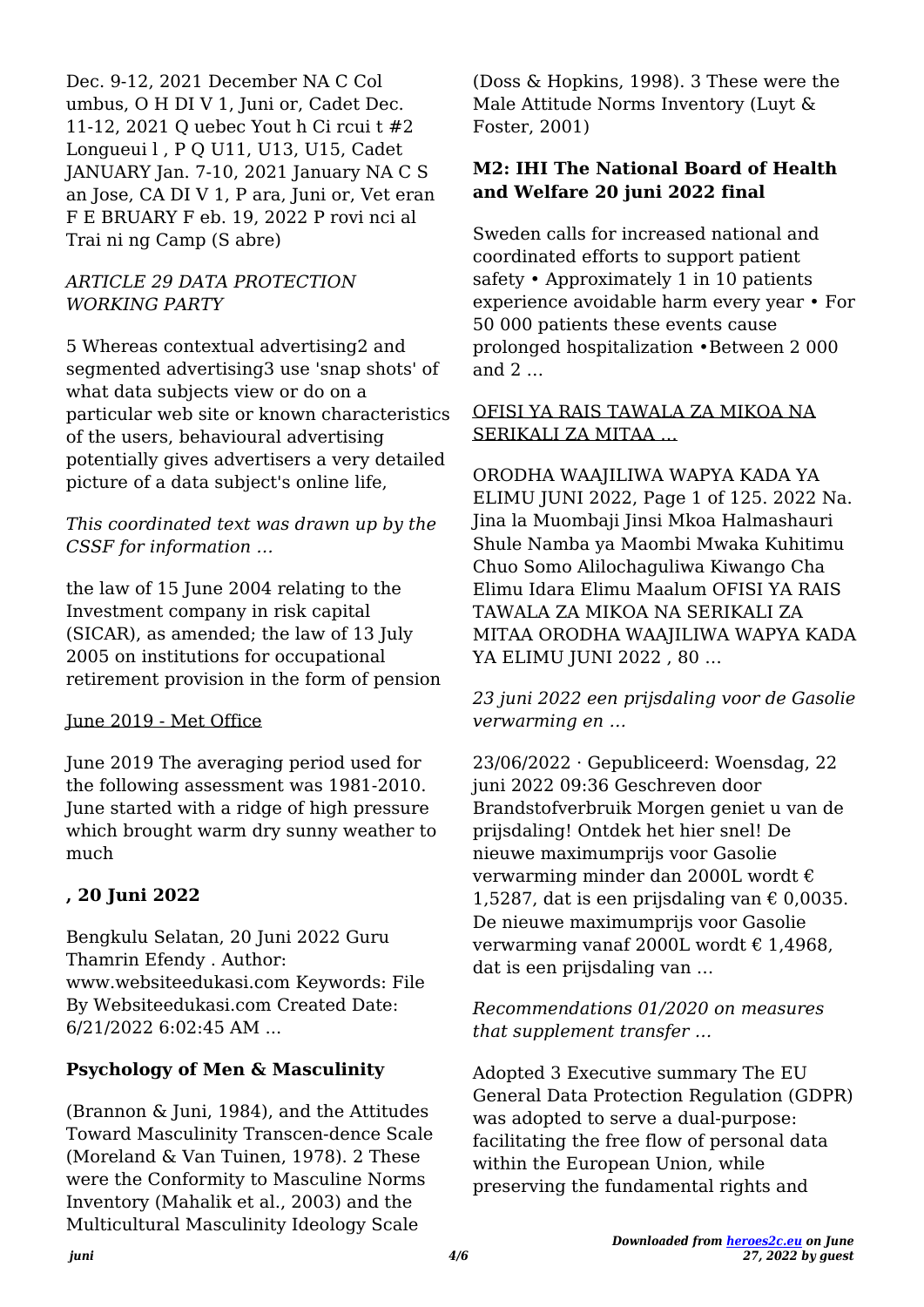#### *DIRECTIVE (EU) 2016/ 943 OF THE EUROPEAN PARLIAMENT AND …*

of know-how and business infor mation, whether as a complement or as an alternative to intellectual proper ty r ights, trade secrets allow creators and innovators to der ive profit from their creation or innovation and,

### NK-BK Rallycross - 12 juni 2022

NK-BK Rallycross - 12 juni 2022 N.R.V. 12 June 2022 Result of Heat 2 SuperNationals MIN Eurocircuit - 1000 mtr. Pos Nbr Driver Car Race Time Points 1 2 3 4 5 6

### **Country Guidance: Iraq - European Union Agency for Asylum**

The country guidance represents the common assessment of the situation in the country of origin by senior policy officials from EU Member States, in accordance with ent EU legislation and curr

# **Country Report: Italy**

Glossary & List of Abbreviations Decree Law Regulatory act which provisionally enters into force but requires the enactment of a legislative act in order to have definitive force. This process is described as "implementation by law" (conversione in legge), and it is possible for the Decree Law to undergo amendments in the process of enactment of the law.

#### **Klimaplan for en grøn affaldssektor og cirkulær økonomi**

16. juni 2020 . 2 Formål Der er med bred opbakning i Folketinget sat et meget ambitiøst mål om at reducere de nationale drivhusgasudledninger med 70 pct. i 2030 i forhold til 1990. Regeringen (Socialdemokratiet), Venstre, Radikale Venstre, Socialistisk Folkeparti, Enhedslisten, Det Kon-servative Folkeparti, Liberal Alliance og Alternativet er enige om, at affaldssektoren skal …

# **Intanwijaya Juni 21**

30 Juni 2021 (Tidak Diaudit) Dan 31 Desember 2020 (Diaudit) (Dinyatakan dalam Rupiah, kecuali dinyatakan lain) Catatan atas laporan keuangan konsolidasian terlampir merupakan bagian yang tidak terpisahkan dari laporan keuangan secara keseluruhan 1 Catatan 30 Juni 2021 31 Desember 2020 ASET ASET LANCAR Kas dan setara kas 2.d, 4, 30 92.344.159.016 …

### **#231 "Greas-em" Dry Graphite Lubricant**

©2022 Kadee ® uality Products Co. Tel: 541-826-3883 FAX: 541-826-4013 www.kadee.com e-mail: mail@kadee.com WARNING: Cancer and Reproductive Harm - www.p65warnings.ca.gov WARNING: CHOKING HAZARD - Small Parts - Not for children under 14 years. CNW, DRGW, MKT, MP, SP, SSW, UP, & WP marks are made under trademark license from Union Paci<sup> $\tilde{c}$ </sup> ...

#### **Manajemen Pemberian Pakan Ayam Broiler di Desa Tanjung …**

Jurnal Peternakan Sriwijaya Vol. 6, No. 1, Juni 2017, pp.37-43 ISSN 2303 – 1093 37 Manajemen Pemberian Pakan Ayam Broiler di Desa Tanjung Pinang Kecamatan Tanjung Batu Kabupaten Ogan Ilir Feeding Management of Broiler Chicken in Tanjung Pinang Village, Tanjung Batu Subdistrict, Ogan Ilir Regency M. L. Sari\* & M. Romadhon

#### *Stundenzettel Juni 2022 - Arbeitszeiterfassung*

Firma: Name: Stundenzettel Juni 2022 vom 01.06.2022 bis 30.06.2022 Tag Datum Beginn Ende Pause Arbeitszeit (abzgl.

#### **stocklist / Bestandsliste Juni 2022**

POLYPED specialized in unusual invertebrates since 1991 stocklist /